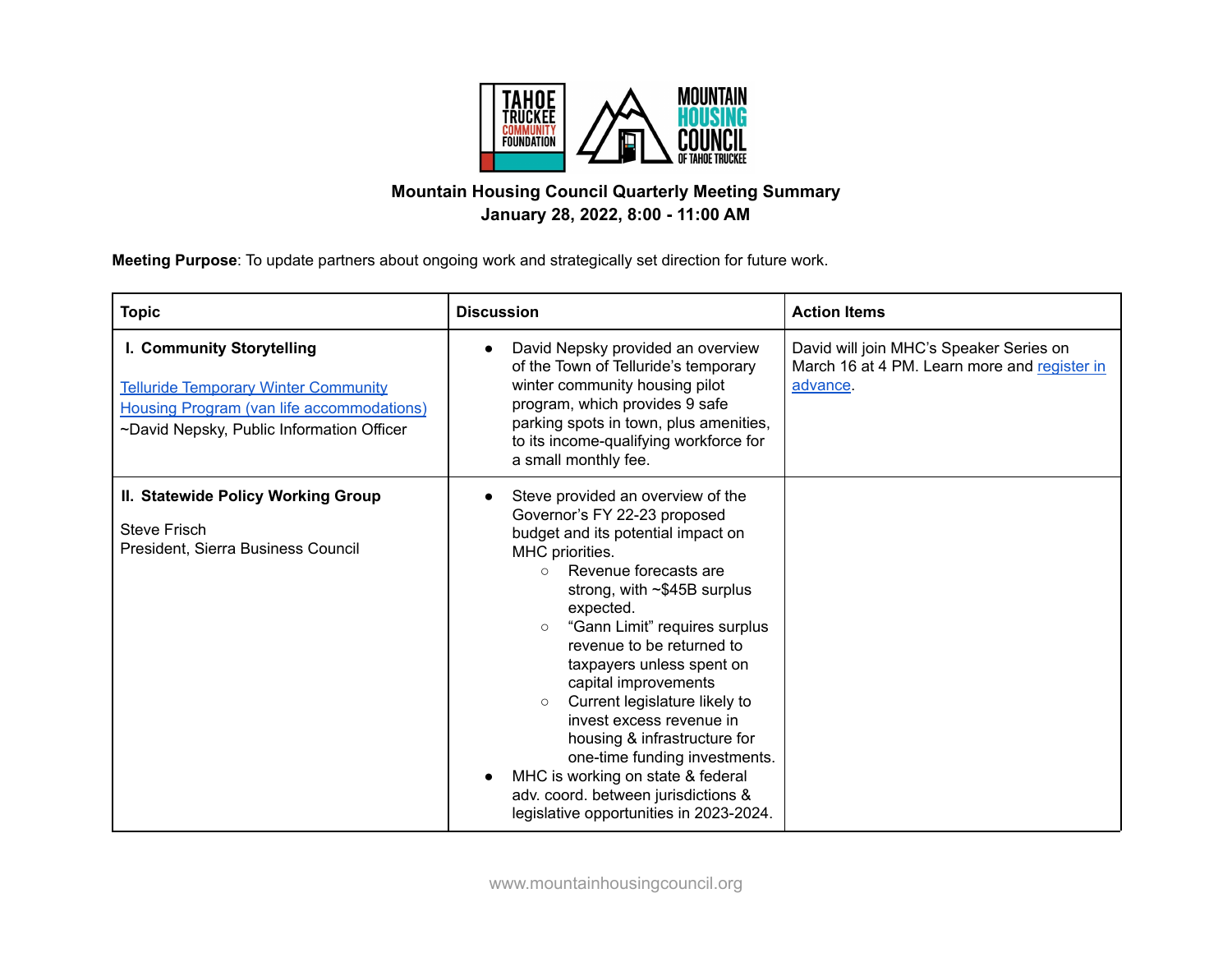| III. Housing Funders Network Update<br><b>Heidi Volkhardt Allstead</b><br><b>Executive Director</b><br><b>Martis Fund</b>                                                                                                              | Heidi provided an overview of one<br>$\bullet$<br>project reviewed by the Funders<br>Network which faced challenges in<br>securing flexible, nimble capital &<br>obtaining fire insurance - a barrier for<br>a number of developers.                                                                                                                                                                                                                                                                                                                                                                                                                                                                                                                                                                                                                                                                                                                                                                                                                                                                                                                                                                                                   |                                                                                                                                                     |
|----------------------------------------------------------------------------------------------------------------------------------------------------------------------------------------------------------------------------------------|----------------------------------------------------------------------------------------------------------------------------------------------------------------------------------------------------------------------------------------------------------------------------------------------------------------------------------------------------------------------------------------------------------------------------------------------------------------------------------------------------------------------------------------------------------------------------------------------------------------------------------------------------------------------------------------------------------------------------------------------------------------------------------------------------------------------------------------------------------------------------------------------------------------------------------------------------------------------------------------------------------------------------------------------------------------------------------------------------------------------------------------------------------------------------------------------------------------------------------------|-----------------------------------------------------------------------------------------------------------------------------------------------------|
| IV. Supportive Housing and Homelessness<br><b>Working Group</b><br>Cathie Foley, Director<br>North Tahoe Truckee Homeless Services,<br>AMI Housing Inc.<br>Jazmin Breaux<br>Program Manager<br>Tahoe Truckee Health and Human Services | 26 individuals have been housed<br>$\bullet$<br>since January 2021, representing a<br>50 percent reduction in those<br>experiencing homelessness in our<br>region.<br>The storms at the end of December<br>$\bullet$<br>resulted in 38 people being stranded<br>and in need of shelter. NTTHS is<br>working with leaders to troubleshoot<br>future strategies.<br>2/24 - 3/4/22, our community will be<br>making every effort to connect with<br>individuals who are unsheltered the<br>night of 2/23. For the purpose of this<br>effort, unsheltered individuals will be<br>defined as persons sleeping in their<br>vehicle (which can be a car, van, RV,<br>or truck), the woods or outdoor<br>encampment, or any other location<br>not meant for full-time living (such as<br>an abandoned building, bus stop,<br>emergency shelter, etc.). Individuals<br>staying with friends or "Couch<br>Surfing" will not be counted in these<br>efforts.<br>Our unhoused workforce has been<br>historically challenging to engage in<br>our annual Point in Time Counts. We<br>also recognize that regional numbers<br>of those experiencing homelessness<br>may have increased due to our local<br>housing crisis and pandemic<br>hardships. | Contact kristina@ttcf.net if you would like to<br>help with Point in Time Count efforts this year<br>by distributing information to your employees. |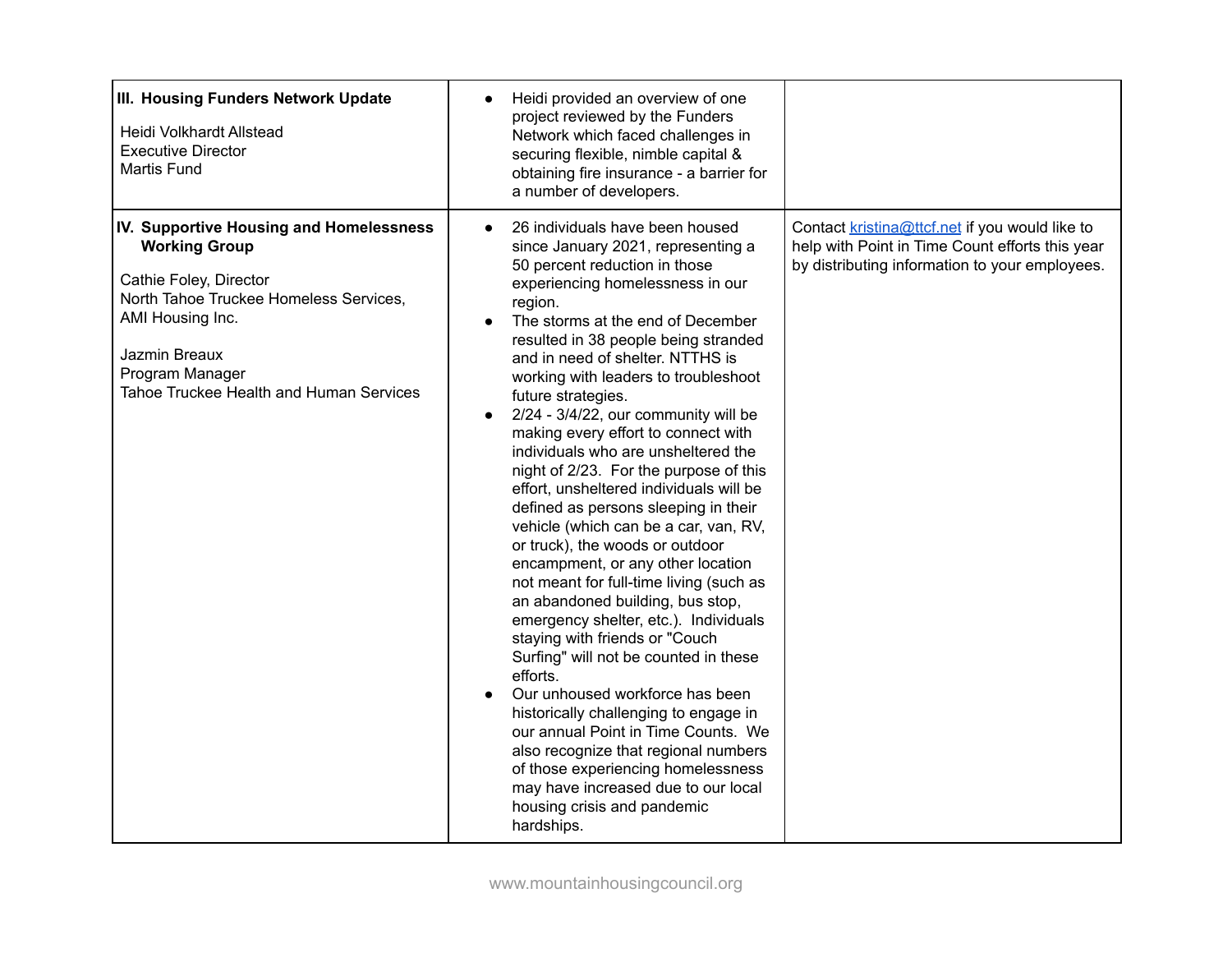| V. Jurisdictions<br><b>Stacy Caldwell</b><br>CEO<br>Tahoe Truckee Community Foundation                                                        | In the last quarter, MHC began<br>conveying jurisdictional<br>representatives from Nevada and<br>Placer County, Truckee, and the<br>TRPA.<br>The group is determining how to best<br>engage a cross collaboration of<br>lobbyists on our region's behalf and<br>establish a Tiger Team to explore<br>emergency housing initiatives.                                                                                                                                                                                                                                                                                                   |                                                                                                                                                                                                                                                         |
|-----------------------------------------------------------------------------------------------------------------------------------------------|---------------------------------------------------------------------------------------------------------------------------------------------------------------------------------------------------------------------------------------------------------------------------------------------------------------------------------------------------------------------------------------------------------------------------------------------------------------------------------------------------------------------------------------------------------------------------------------------------------------------------------------|---------------------------------------------------------------------------------------------------------------------------------------------------------------------------------------------------------------------------------------------------------|
| <b>VI. Employers Housing Network</b><br>Dave Wilderotter<br>Owner<br>Tahoe Dave's                                                             | The Employers Housing Network is<br>$\bullet$<br>open to private business employers<br>and meets monthly to coordinate and<br>brainstorm ideas to create workforce<br>housing.                                                                                                                                                                                                                                                                                                                                                                                                                                                        |                                                                                                                                                                                                                                                         |
| <b>VII. MHC Speaker Series</b><br>Tara Zuardo<br><b>Director</b><br>Mountain Housing Council                                                  | Content for MHC's upcoming Speaker<br>$\bullet$<br>Series will focus on the nexus<br>between the climate and housing<br>crisis, emergency housing solutions,<br>and alternative building concepts.                                                                                                                                                                                                                                                                                                                                                                                                                                    | Register in advance for MHC's Speaker<br>Series and watch past recordings here.                                                                                                                                                                         |
| <b>VII. MHC: Moving Forward</b><br><b>Breakout Sessions:</b><br><b>Emergency Workforce Housing</b><br>Advancing a regional entity or<br>"Hub" | <b>Emergency Workforce Housing:</b><br>Palisades Tahoe is partnering with the<br>$\bullet$<br>US Forest Service to create a<br>RV/camping pilot program along Hwy<br>89 for employees during the winter.<br>There are currently independent study<br>students at Rideout Elementary, but<br>this site could potentially provide<br>temporary housing because it has<br>kitchens, bathrooms, etc.<br>Supervisor Bullock created a<br>foundtable ("Convene, Champion, and<br>Catalyze, or "CCC") to tackle the<br>impacts of heavy seasonal visitation,<br>but group also discusses housing<br>Recommendation: Form a tiger team<br>to: | Email kristina@ttcf.net if you would like to<br>participate on the Tiger Team to advance a<br>regional entity, or the "Hub" concept<br>Email tara@ttcf.net if you would like to join the<br>team working on emergency workforce<br>housing initiatives. |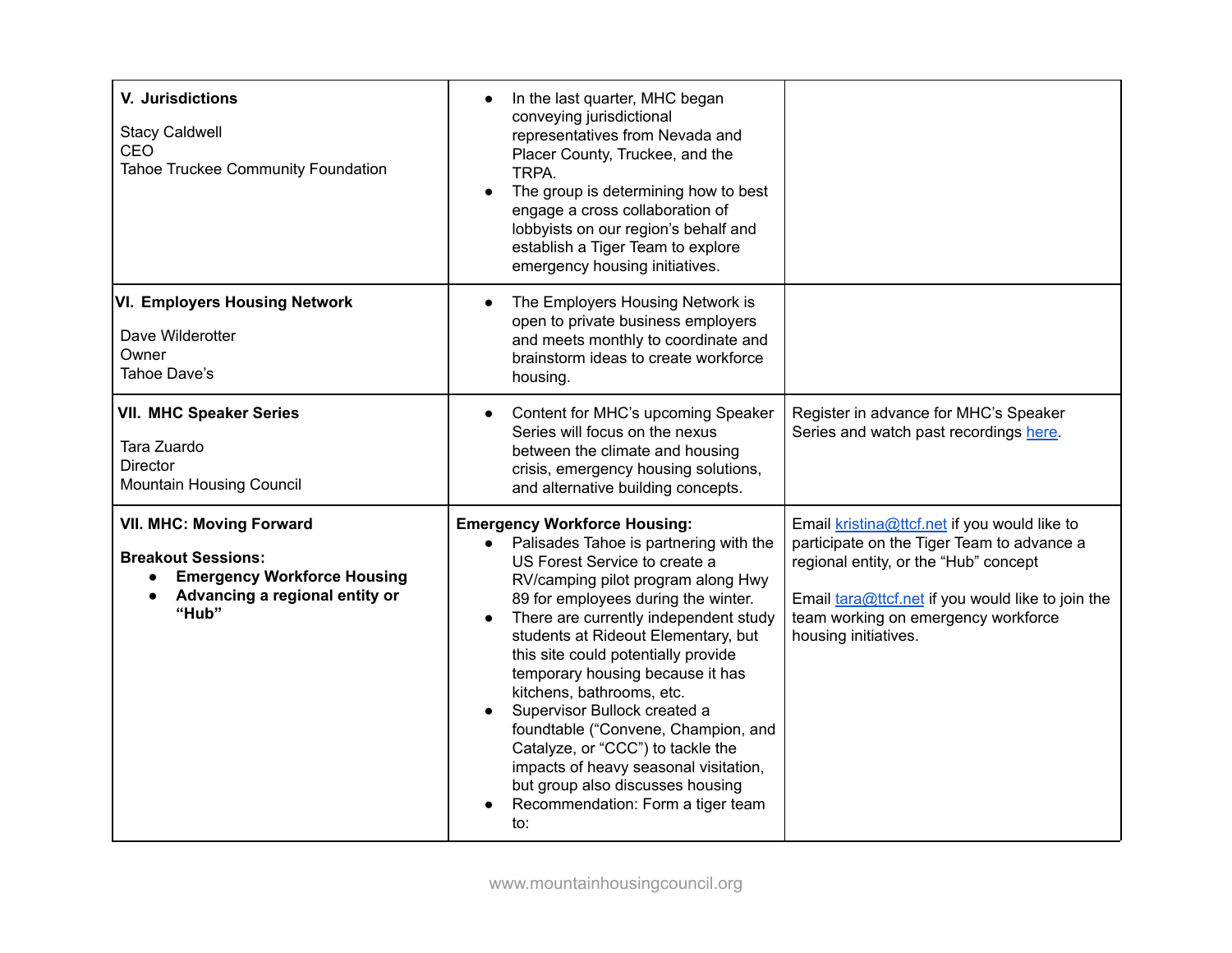| <b>Partner Updates</b>                                                                       | Identify and apply for funding<br>$\circ$<br>Leverage lessons from<br>$\circ$<br>Palisades, Telluride, and<br>other pilot programs<br>Identify locations (like Rideout<br>$\circ$<br>and others) that would be<br>suitable to house a pilot<br>program<br>Put forth proposal to relevant<br>$\circ$<br>jurisdiction (based on<br>location) kickstart pilot<br>program<br>Advancing a Regional Entity or "Hub":<br>This group recommends a Tiger Team<br>to oversee a pilot launch in the next<br>18 months to:<br>identify 7 additional "ready"<br>$\circ$<br>sites (in addition to the 3<br>already identified in MHC's<br>RHIP) or locations<br>wanted/vetted by community,<br>jurisdictions, and developers<br>which, in sum, provide a work<br>plan for the HUB. |                                                                                                                                                                                                                                                                                                                                              |
|----------------------------------------------------------------------------------------------|----------------------------------------------------------------------------------------------------------------------------------------------------------------------------------------------------------------------------------------------------------------------------------------------------------------------------------------------------------------------------------------------------------------------------------------------------------------------------------------------------------------------------------------------------------------------------------------------------------------------------------------------------------------------------------------------------------------------------------------------------------------------|----------------------------------------------------------------------------------------------------------------------------------------------------------------------------------------------------------------------------------------------------------------------------------------------------------------------------------------------|
| <b>Placer County</b><br>County Supervisor Cindy Gustafson<br>Emily Setzer, Associate Planner | $\bullet$<br>applicants.<br>Spring/Summer of 2022.<br>Meadow View Place is open and is currently accepting applications.                                                                                                                                                                                                                                                                                                                                                                                                                                                                                                                                                                                                                                             | Placer County's Workforce Housing Preservation Program has increased the purchase<br>price it pays homebuyers towards a down payment from 15 to 16% in exchange for<br>deed restriction (based on funds and capped at \$150K). The program has approved 13<br>Hopkins Village has 10 units under contract. Townhomes are expected to open in |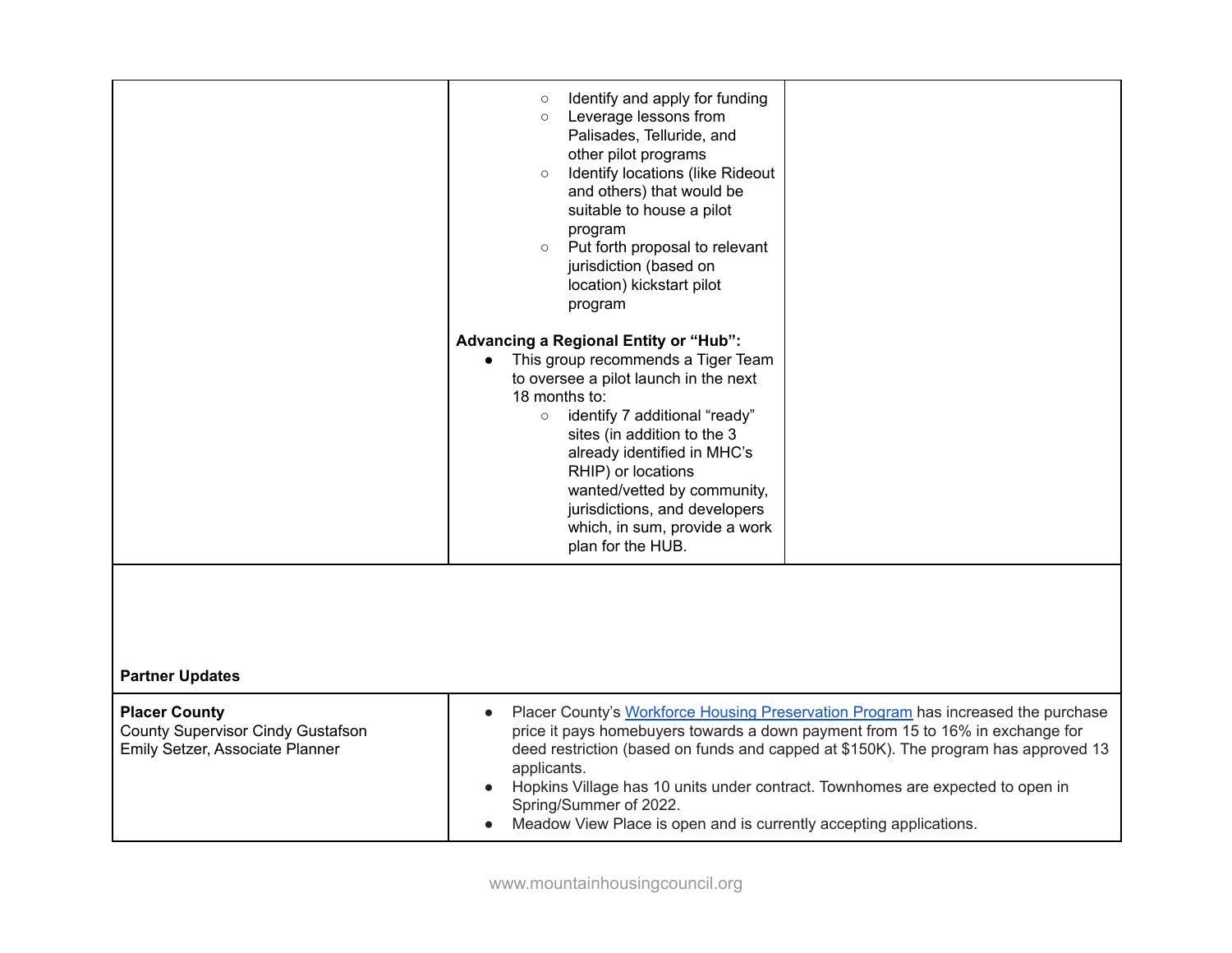|                                                                                  | Coordinating with CA Conservancy on potential purchase of land to build achievable<br>housing.<br>Zoning text amendments to the Tahoe Basin Area Plan which include housing updates<br>$\bullet$<br>are expected to go to the Board of Supervisors for approval in late summer/early fall.<br>The ADU program has received 22 E. Placer County applications and has issued 10<br>$\bullet$<br>permits with a handful in the Basin<br>Continuing to work with Housing Trust Placer to find ways for flexible funding options<br>On 1/25, the Board of Supervisors approved revisions to repeal previous STR<br>$\bullet$<br>ordinance - notable changes include capping permits at 3,900 (number operating at<br>pre-pandemic), increased fines (lowest are \$1500 highest is \$5000), additional<br>requirements on fire inspections, and increasing hours for quiet time.                                                                                                                                                                                                                                                                                                                                        |
|----------------------------------------------------------------------------------|-------------------------------------------------------------------------------------------------------------------------------------------------------------------------------------------------------------------------------------------------------------------------------------------------------------------------------------------------------------------------------------------------------------------------------------------------------------------------------------------------------------------------------------------------------------------------------------------------------------------------------------------------------------------------------------------------------------------------------------------------------------------------------------------------------------------------------------------------------------------------------------------------------------------------------------------------------------------------------------------------------------------------------------------------------------------------------------------------------------------------------------------------------------------------------------------------------------------|
| <b>Tahoe Truckee Workforce Housing Agency</b><br>Emily Vitas, Executive Director | The housing agency is in its second year and starting to see progress and also<br>recognizing that its model might need to shift to serve the larger community. This will<br>be discussed at a March 16th Board Retreat.<br>Hired Jaquelin McCoy as Program Manager.<br>Working on a down payment assistance program that layers onto programs already in<br>place. It would be an opt in program. Member agencies could choose to participate.<br>Will go to the Board in February.<br>The agency comprises 7 agencies and 2,300 employees.<br>In November started a new long-term rental pilot program. It is an incentive model that<br>involves unlocking homes outside of the Town of Truckee for employee use first and if<br>no match then it opens up to the general public.<br>Looking at developing sites for employees and beyond.                                                                                                                                                                                                                                                                                                                                                                     |
| <b>Town of Truckee</b><br>Hilary Hobbbs, Assistant to the Town Manager           | ADU loan and grant programs guidelines completed and launched in Dec.<br>$\bullet$<br>The Below Market Rate program went to Town Council in December for feedback.<br>$\bullet$<br>Currently finalizing the draft. It will return to Council in March/April and is expected to<br>launch this summer.<br>In January, the Town Council approved \$1M to support Pacific Crest Commons and<br>started to put a framework together to evaluate future funding requests. The Council is<br>focused on supporting projects in the 80-195% AMI range while continuing to support<br>lower income projects under 80% AMI.<br>The Town received over 2,300 feedback responses on its STR survey. The town was<br>looking for input on 3 recommendations- to establish a permit cap at or less than the<br>current amount, to establish a waiting period to register for a permit after a home is<br>purchased, and to phase out short term renting in multi-family units. The Town Council<br>will review the ordinance on Feb 8th. The Town hopes to have a new ordinance in<br>place by the temporary moratorium expiration in June.<br>Seana Doherty is leaving her position as Housing Program Manager. She will work |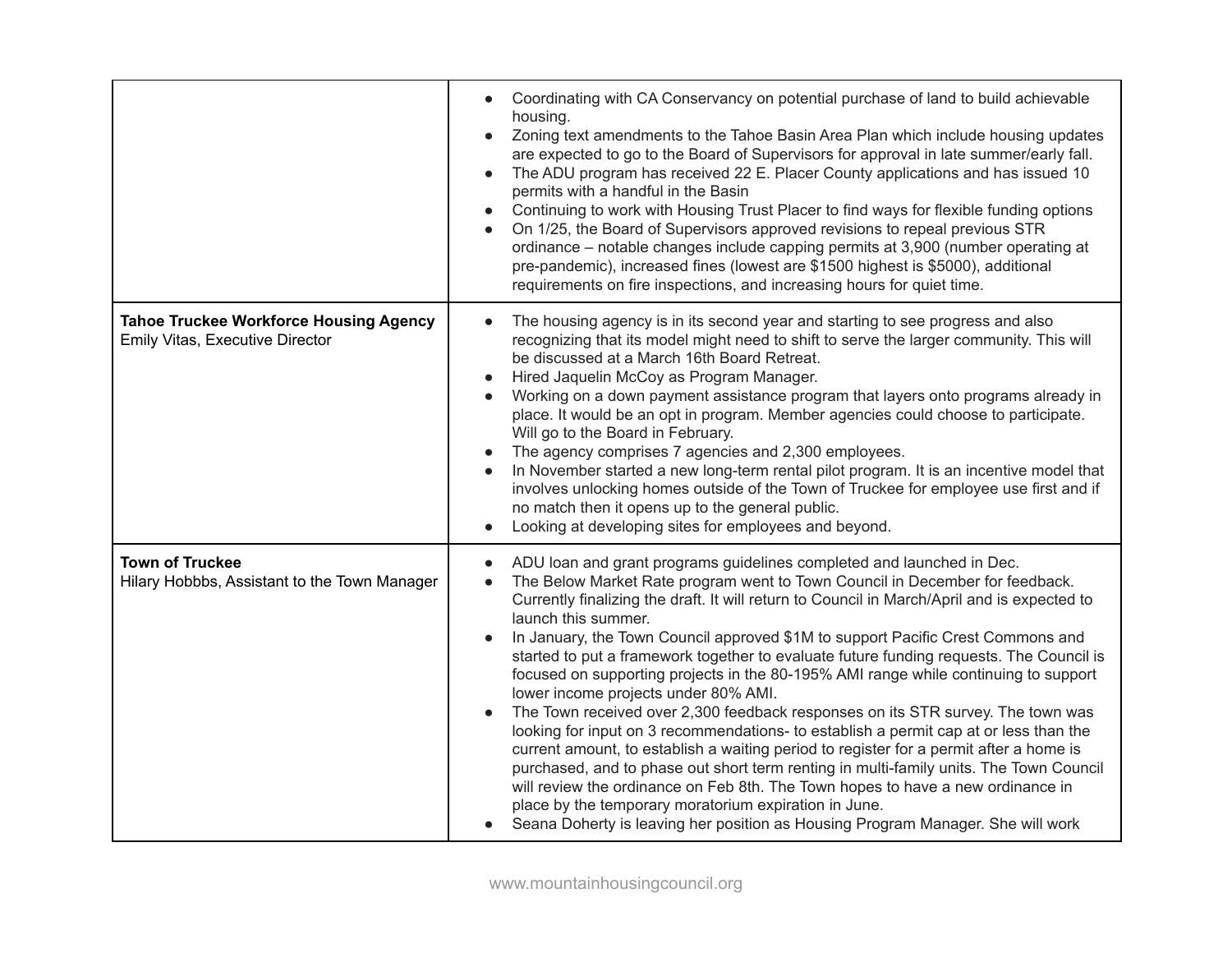|                                                                                             | part-time to help with transition. Please share the vacancy posting with your networks.                                                                                                                                                                                                                                                                                                                                                                            |
|---------------------------------------------------------------------------------------------|--------------------------------------------------------------------------------------------------------------------------------------------------------------------------------------------------------------------------------------------------------------------------------------------------------------------------------------------------------------------------------------------------------------------------------------------------------------------|
| <b>Nevada County</b><br>Mike Dent, Director of Housing and Child<br><b>Support Services</b> | Nevada county submitted a No Place Like Home grant application with the developers<br>of Pacific Crest Commons for \$2.6M.<br>The US Forest Service is putting camping restrictions on HWY 20 to reduce fire risk.<br>Nevada County is taking options to the Board of Supervisors in late March/early April<br>regarding mobile home park regulations. A draft report and survey results indicate 15<br>mobile home parks/campgrounds and 1,200 units county-wide. |
| <b>Sierra Community House</b>                                                               | Seeing an upward trend of community members in need of rental assistance and<br>receiving 3-day evictions<br>Seeing mobile home owners who need assistance with repairs due to late December<br>storms                                                                                                                                                                                                                                                             |
| Public Comment:                                                                             | Discussed the role of housing authorities and if any of our municipalities are exploring<br>the use of housing authorities to acquire properties by offering the seller a capital gains<br>exemption like the Housing Authority in Santa Barbara does. Placer County's Housing<br>Authority has not exercised these types of provisions but is exploring how to expand.                                                                                            |

## **Meeting Attendees**

Alyssa Bettinger, Tahoe Regional Planning Agency

Alison Schwedner, Community Collaborative of Tahoe Truckee

Anne Rarick, Sierra Community House

Beth Tanhoff, Donner Summit Association

Bill Austin, Tahoe Truckee Community Foundation

Brett Williams, North Lake Tahoe Resort Association

Brittany Benesi, Sierra Business Council

Carissa Connelly, Community Member

Caroline Craffey, Tahoe Truckee Community Foundation

Cathie Foley, North Tahoe-Truckee Homeless Services- Community Member

Chris Fajkos, Truckee Chamber of Commerce

Christy Lyle, Town of Truckee

Supervisor Cindy Gustafson, Placer County

Clare Novak, United for Action

Dave Wilderotter, Community Member

Elizabeth White, Sierra Sun

Emily Setzer, Placer County